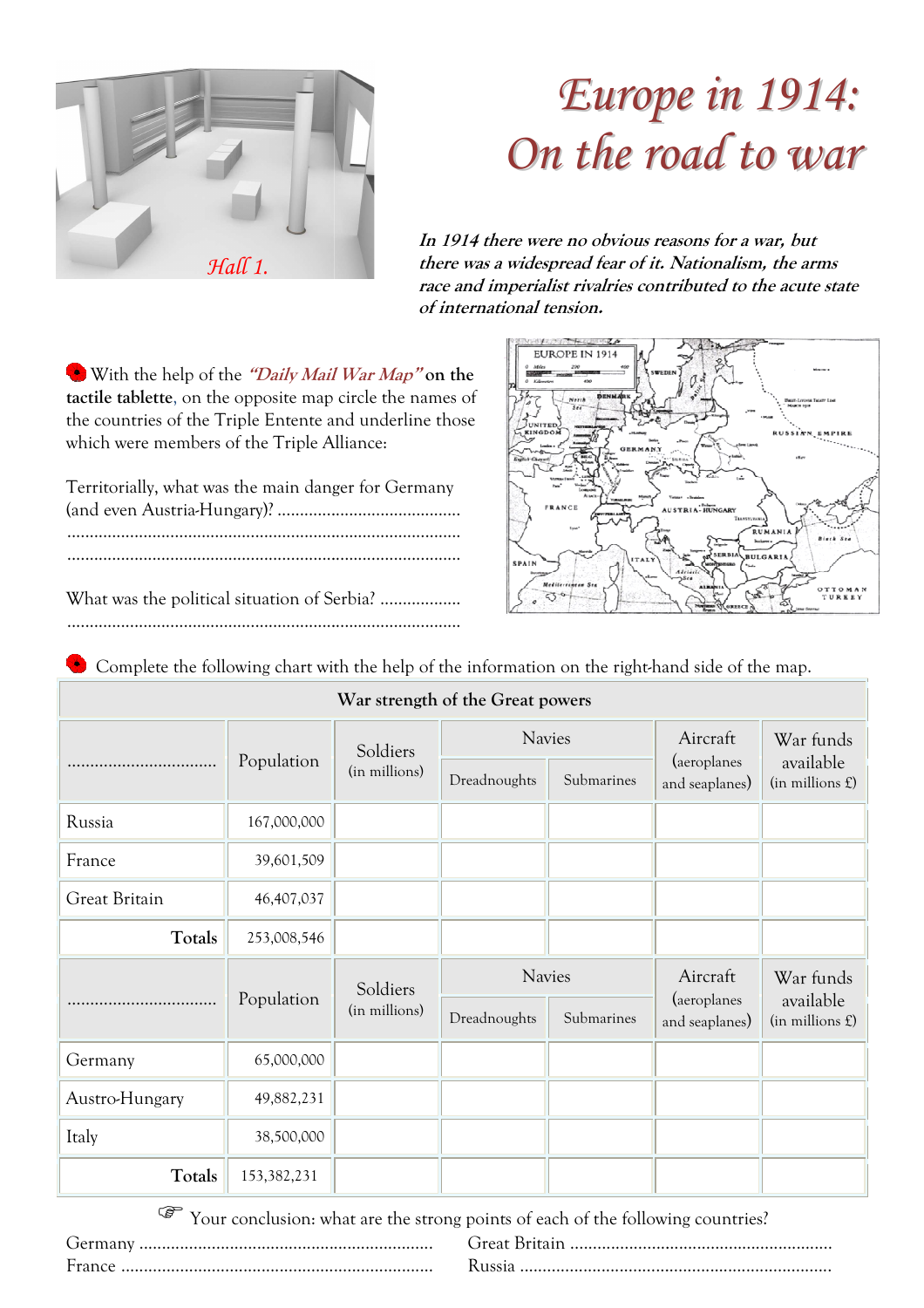Look at the poster "Alsace-Lorraine soap". What are the darkened regions scrubbed by the woman? ……………………………………………………………………………… ………………………………………………………………………………………………………………………………………………………… . The contract of the contract of the contract of the contract of the contract of the contract of the contract of the contract of the contract of the contract of the contract of the contract of the contract of the contrac Look at the cloth, which colors does she want to h have? ………………………………………………………………………………………………………………………………………………………… ………………………………………………………………………………………………………………………………………………… …………………………………………………………………………………………………………………………………………………………………………………………………………………………………..

Find another object which evokes the idea of « Revenge » and explain your choice:

…………………………………………………………………………………………………………………………………………………………

In 1914, one of the official France's concerns was the recovery of the "lost provinces" of Alsace and Lorraine. But what were those of Great Britain? In the text below, underline them:

As if to underline the almost nature of Britain's late 19th century invasion fear, France, so suddenly *thrashed by Prussia, made a sudden reappearance in the mid 1880s as enemy number one. What if France and Russia joined forces to invade England to strike at the very heart of the British Empire London. The capital's defences were outmoded while the regular army was small and scattered over much of the world policing the empire. (...) France and Great Britain the fear of French invasion finally fences But with the signing of the Entente Cordiale between came to an end.*  y invasion fear, France, so suddenly<br>Os as enemy number one. What if<br>he very heart of the British Empire: *over\** 

*Attention was now firmly focused on Germany as the future foe Britain's most famous invasion novel was published. The Childers and published in 1903, focuses on a German invasion plot North Sea hidden in fleets of coal barges. Although the technique by which Childers envisaged a German invasion was novel, the essential method of attack traditional. This is hardly surprisi was in full swing and the focus of this competition was the battleship* tion was now firmly focused on Germany as the future foe\* and it was at this moment that *"Riddle of the Sands", written by Erskine plot\* with troops sneaking across the - a sea-borne attack - was entirely surprising since, around 1900, an arms race between Britain and German battleship.*  :<br>
universes" of Alsac<br>
universes" of Alsac<br>
interactions of Material<br>
for one. What if<br>
the British Empire<br>
and scattered oversed<br>
this moment that<br>
universed a<br>
material<br>
interactions of<br>
the following c<br>
memy", BBC hist rvel was published. The "Riddle of the Sands",<br>pcuses on a German invasion plot\* with troops<br><sup>c</sup>barges. Although the technique by which Chila<br>ssential method of attack - a sea-borne attack<br>ing since, around 1900, an arms r

*From Dan Cruickshank "a new enemy", BBC history*

*To scatter over: disperser Foe : ennemi Plot: complot* 

Your conclusion: what are the strong points and the weaknesses of each of the following countries?

|               | Strong points | Weaknesses |
|---------------|---------------|------------|
| Germany       |               |            |
| Great Britain |               |            |
| France        |               |            |

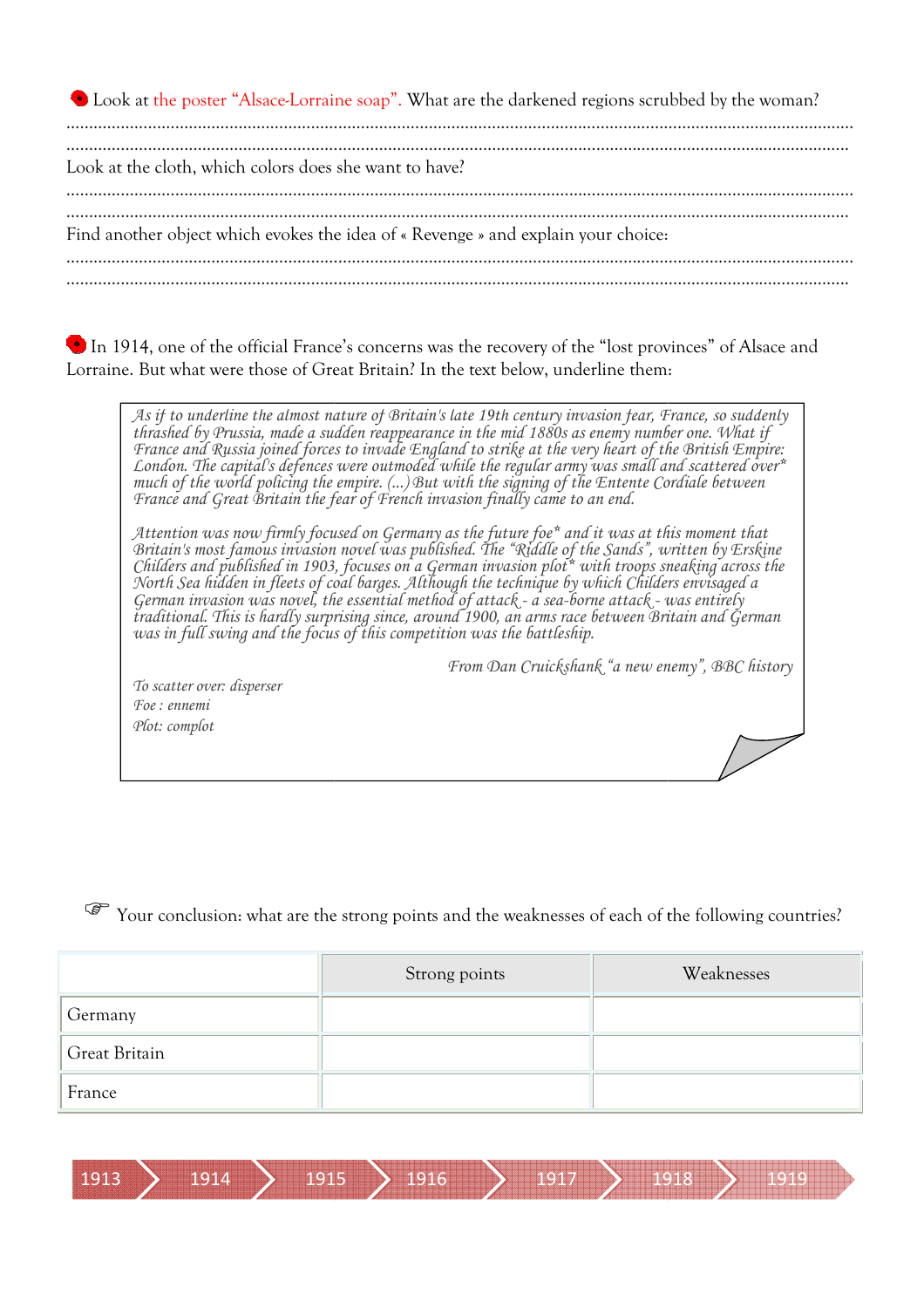

## **Imperial powers**

At the end of the nineteenth century, the wealth of the European countries was based on trade in raw materials and on banking. The imperialists powers were investing in Russia, Africa and Asia, while at the same time holding back the industrial development of the countries that were in their power.

#### • Tactile tablette on the colonial empires :

1913

1914

Compare this empire with the French and the German ones by completing this chart:

| Surface                                                                                                                          | Inhabitants |  |  |  |  |  |
|----------------------------------------------------------------------------------------------------------------------------------|-------------|--|--|--|--|--|
|                                                                                                                                  |             |  |  |  |  |  |
|                                                                                                                                  |             |  |  |  |  |  |
|                                                                                                                                  |             |  |  |  |  |  |
|                                                                                                                                  |             |  |  |  |  |  |
|                                                                                                                                  |             |  |  |  |  |  |
| • The British uniform of the Anglo-Boer war.<br>Which elements of this uniform show that it was designed to impress the enemy?   |             |  |  |  |  |  |
| In which country did the British Army use this uniform?                                                                          |             |  |  |  |  |  |
| Which industrial weapons and equipments were used during this war?                                                               |             |  |  |  |  |  |
| Showcase: prewar British uniform.<br>Before the outbreak of the Great War, what transformations did the British uniform undergo? |             |  |  |  |  |  |
| To which of the two studied uniforms does the French uniform seen closer to? Why?                                                |             |  |  |  |  |  |
|                                                                                                                                  |             |  |  |  |  |  |

1916

 $191$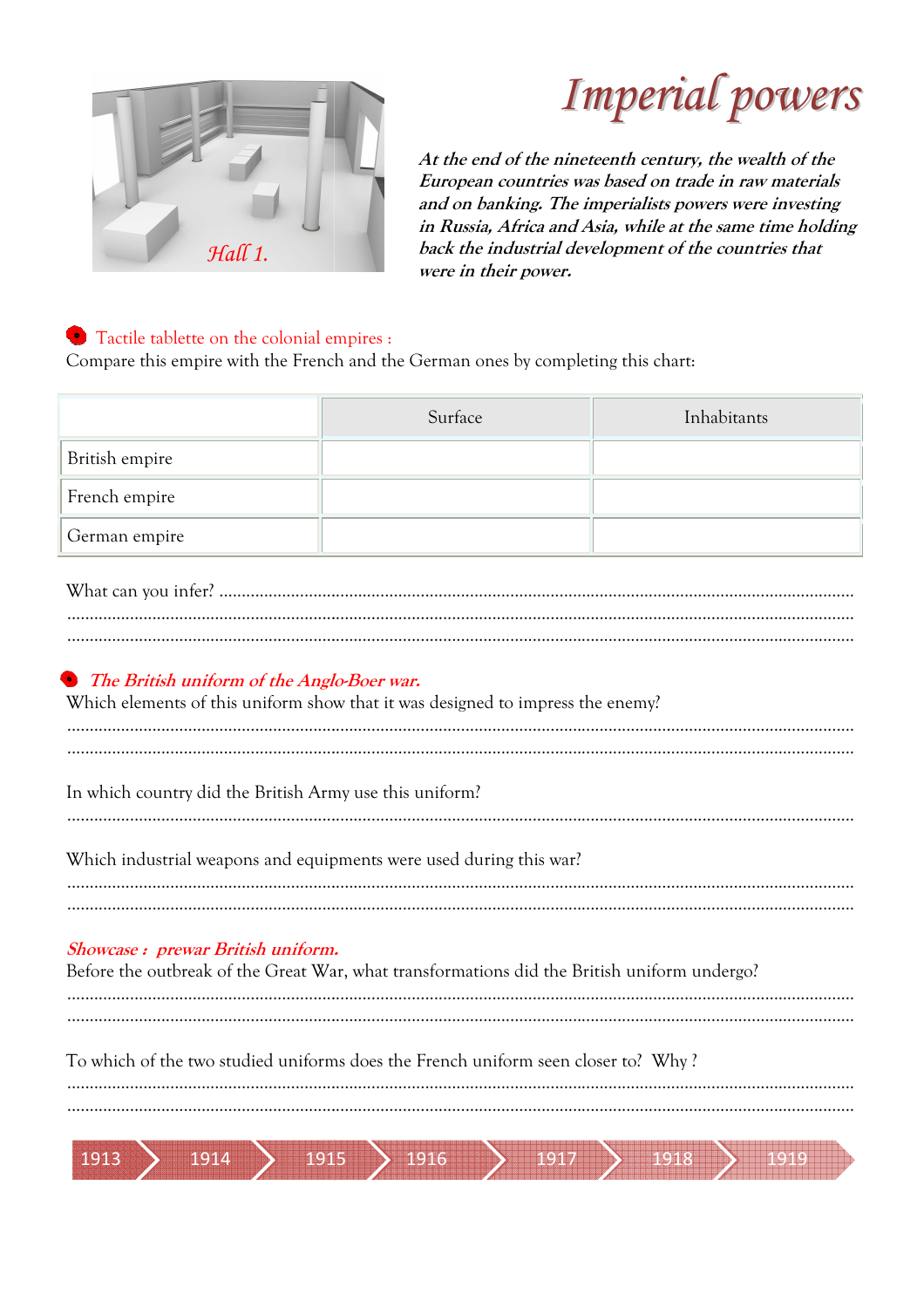

1914

1913

1915

**Empires at war** 

The war became a world war when it spread to colonial empires. Great Britain and France both resorted to the soldiers from their colonies, but not necessarily in the trenches...

After having observed the documents on display "Rallying the Empires", circle the names of the British colonies represented among the exhibits



In the display "Rallying the Empires", look at the uniform of the soldiers on a picture of the colonial troops. What can we infer about the officers' decisions concerning the equipment of the colonial troops?....

1917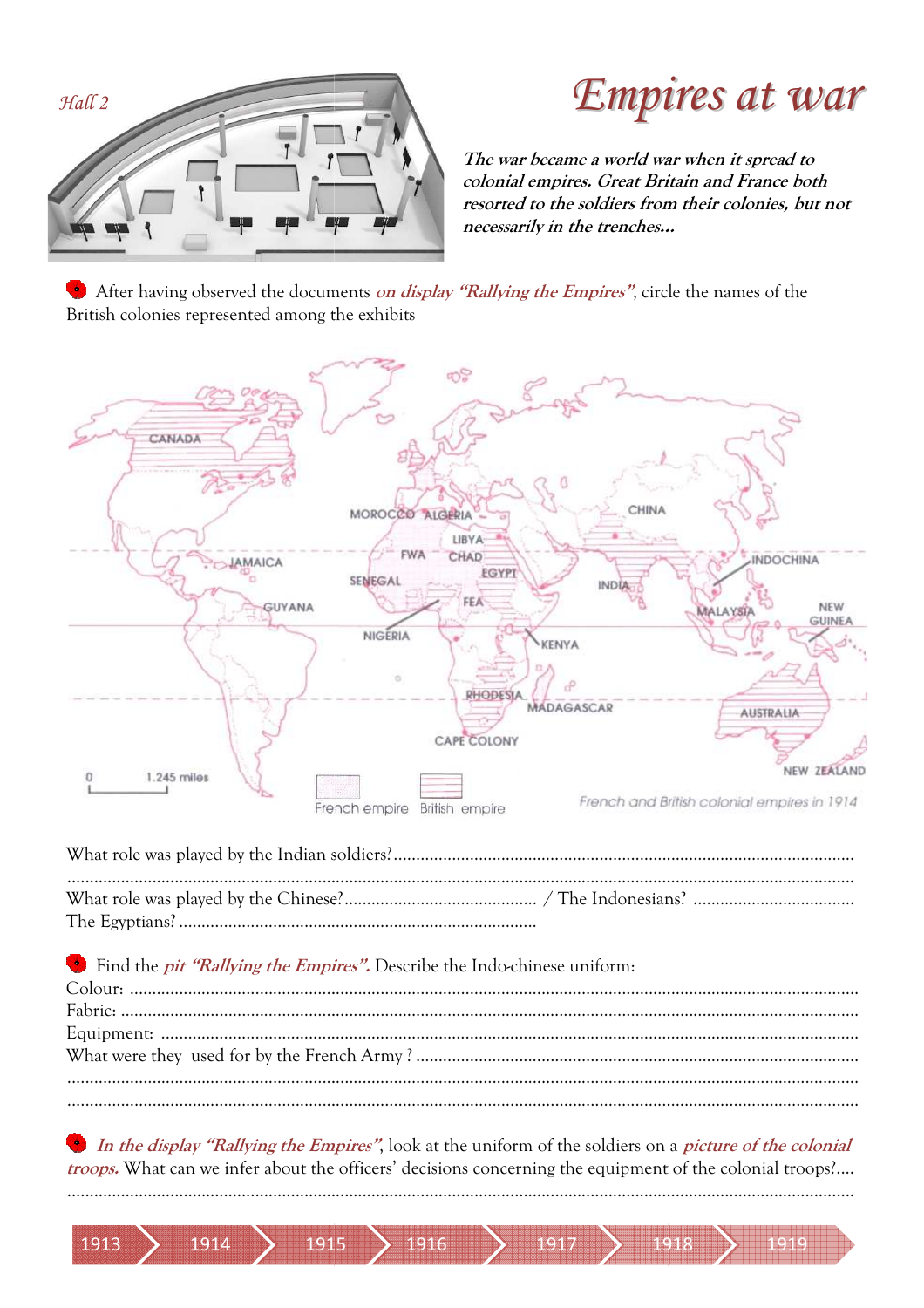

**CONTRACTOR** 

## The entry into war

After the assassination of Archduke Franz-Ferdinand, it took just over a month for Europe to slide into full-scale war. Interlocked alliances caused a chain-reaction leading to war.

• Observe the various documents *on display "the entry into war"* and complete this chronology of the beginning of the conflict:

| Your conclusion: how long does it take for Europe being involved into the war? |
|--------------------------------------------------------------------------------|
|                                                                                |
|                                                                                |
|                                                                                |
|                                                                                |

#### Observe the humorous *poster "Hark, hark the dogs do bark"*.

| How is Britain represented?<br>How is Germany represented?<br>How is Russia represented? | By a bulldog $\Box$<br>By a dog $\Box$<br>By a dog $\Box$ | by a turtle $\Box$<br>by a turtle $\Box$<br>by a turtle $\Box$ | by a bear $\Box$<br>by a bear $\Box$<br>by a bear $\Box$ |  |  |
|------------------------------------------------------------------------------------------|-----------------------------------------------------------|----------------------------------------------------------------|----------------------------------------------------------|--|--|
|                                                                                          |                                                           |                                                                |                                                          |  |  |
|                                                                                          |                                                           |                                                                |                                                          |  |  |
|                                                                                          |                                                           |                                                                |                                                          |  |  |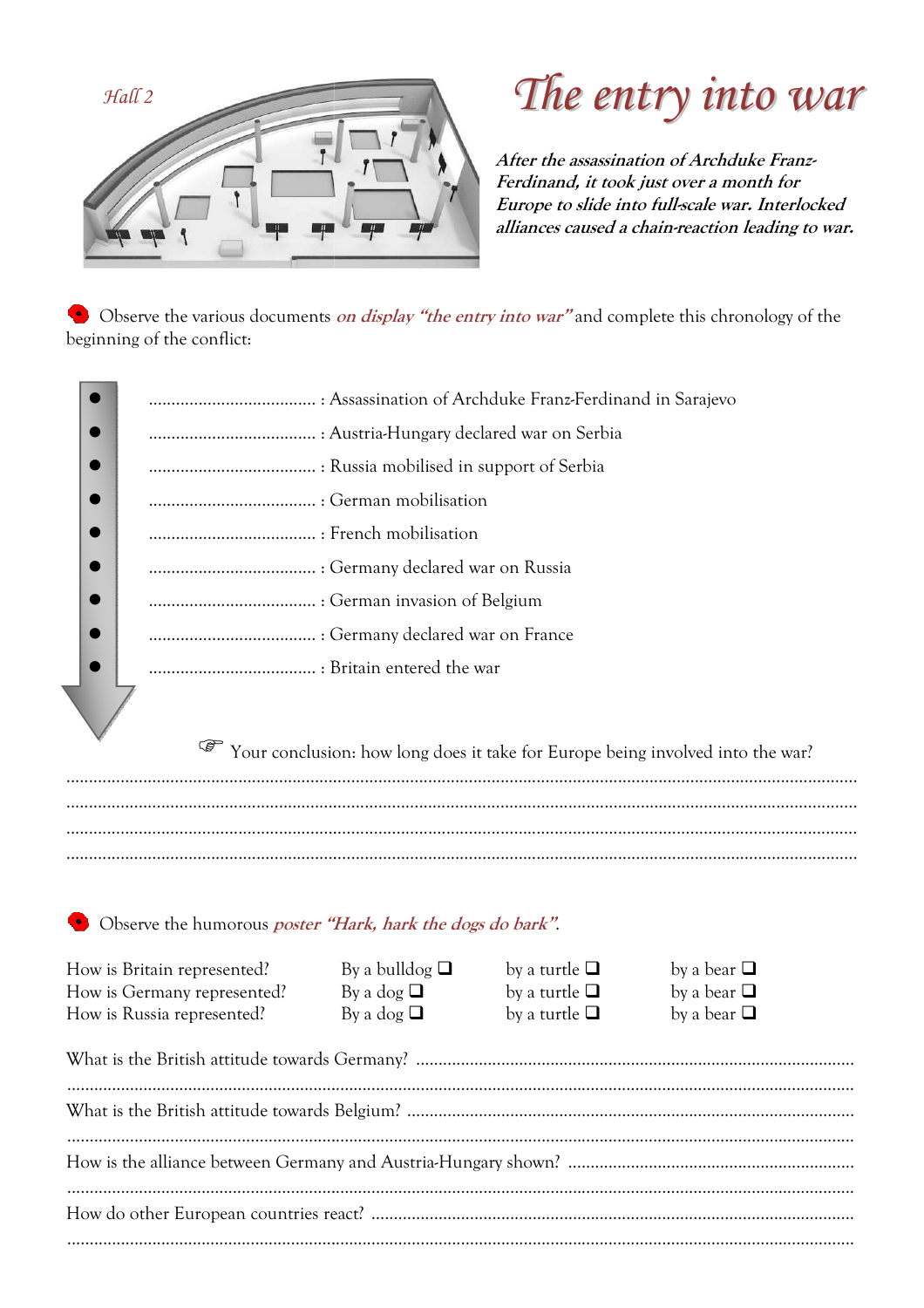To conclude, which of the following sentences match the documents:

- $\Box$  The countries of Europe were preparing to attack Britain
- $\Box$  The countries of Europe were fighting among themselves like dogs.
- $\Box$  Britain would sort out all the problems.
- $\Box$  Britain was going to invade France.
- $\Box$  Britain's navy would be enough to win the war.

At the beginning of the war, there was no conscription system in Great Britain. The British army was only composed of volunteers. Taking this into account, analyse the opposite *poster*.

Who is in the centre of this poster? What could be his 

1914

1913



With the help of your analysis of the *poster "Hark, hark the dogs do bark"*, explain the motto of this

Observe the *newspaper "La dépêche"*. When and where did the British arrive in France? 

• Observe the various objects and documents *on display « the German invasion and the exodus"*. List four examples of the consequences of the German invasion:

| s | ÷ |  |
|---|---|--|
| s |   |  |
|   |   |  |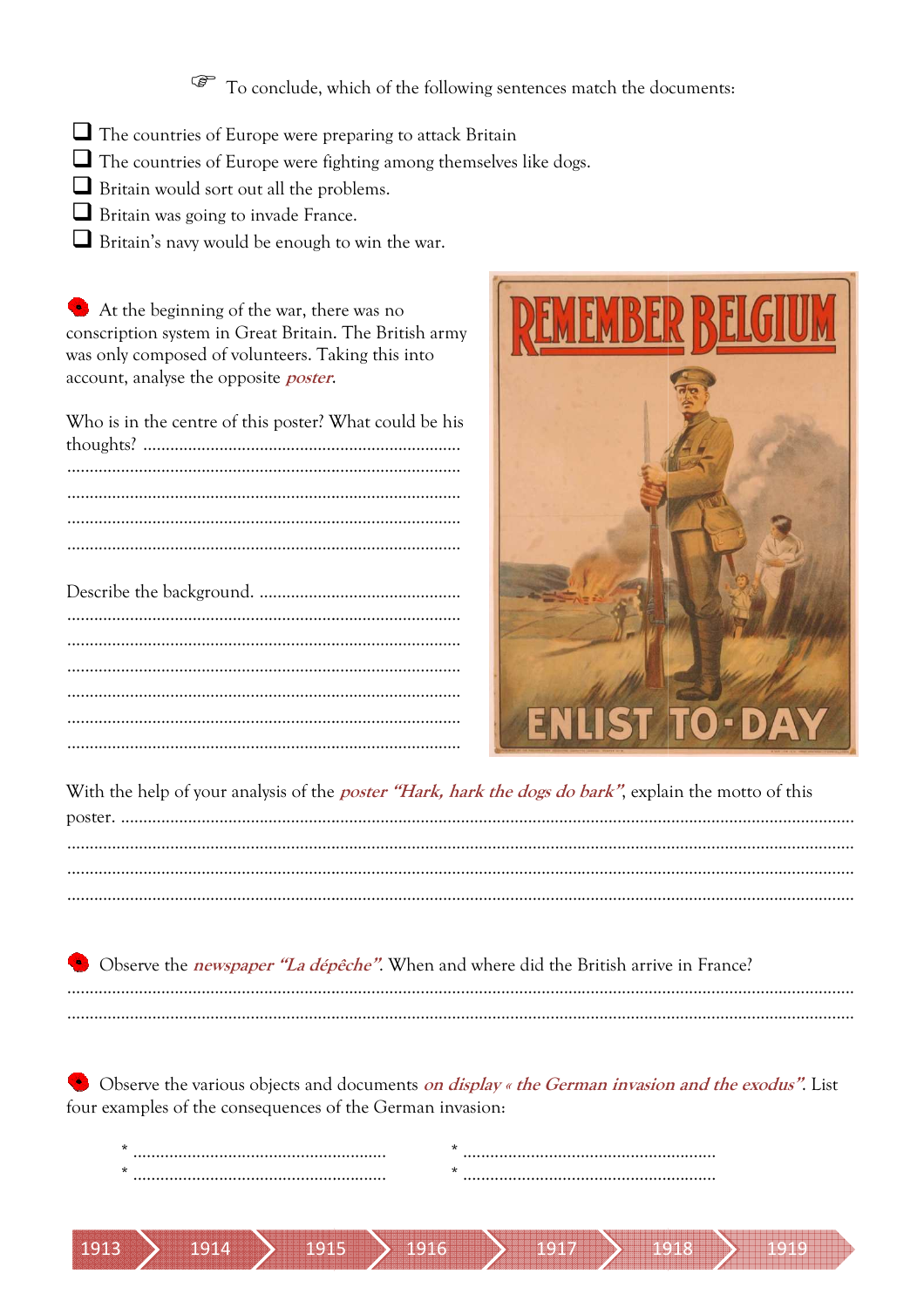

### **British recruitment**

Britain was dragged into the war through its alliances. However, her armed forces, which were adapted for fighting in the colonies, were not at all prepared for a European conflict on such a scale. As a result, Lord Kitchener, the minister of War, had to find a swift solution to the recruitment problem.

| • In the <i>display "British recruitment"</i> , look at these <i>posters:</i> |
|-------------------------------------------------------------------------------|
|                                                                               |
| Write down the messages of the posters:                                       |
|                                                                               |





Your conclusion: what are the two ways of participating in the war? ................................

| What are the values emphasized by these posters: |                                      |                             |                                                                                                           |
|--------------------------------------------------|--------------------------------------|-----------------------------|-----------------------------------------------------------------------------------------------------------|
|                                                  | $\Box$ Patriotism                    | $\Box$ Solidarity           | $\Box$ Selfishness                                                                                        |
| $\Box$ Individualism                             | $\Box$ Pride                         |                             | $\Box$ Duty                                                                                               |
|                                                  |                                      |                             | By observing the other documents on display, indicate whether the British army in 1914-1915 was recruited |
| through:                                         | $\Box$ conscription<br><sub>or</sub> | $\Box$ on a voluntary basis |                                                                                                           |

| In the same display, read the <i>text about the British recruitment</i> . |  |
|---------------------------------------------------------------------------|--|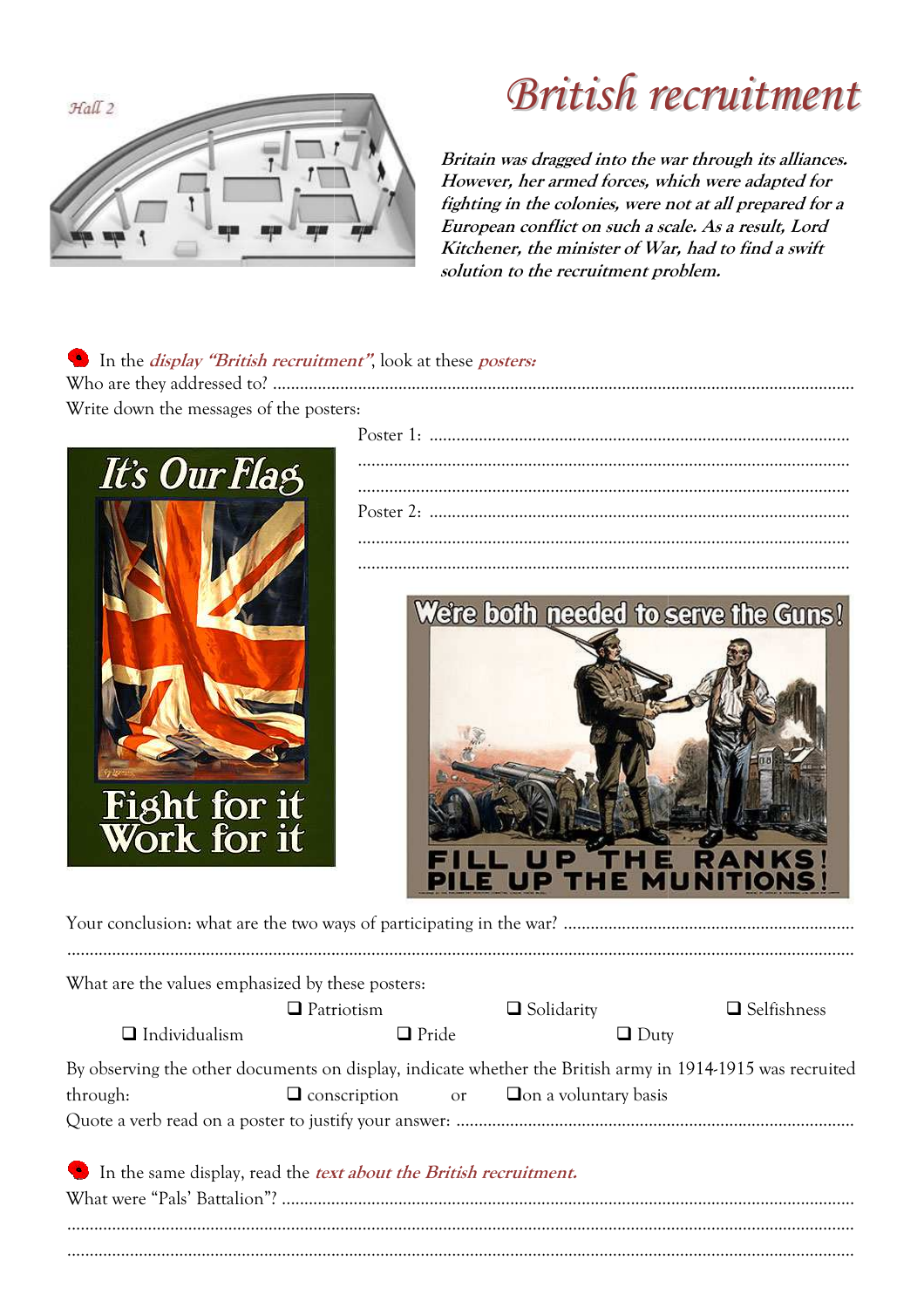In the same *display "British recruitment"*, watch the *video "Kitchener's army"*. Put these main stages of the recruitment in the right order and then give details about them:  $\cdot$  Equipment  $N<sup>0</sup>$ 

| $N^{\circ}$ |  |
|-------------|--|
|             |  |
| $N^{\circ}$ |  |
|             |  |
|             |  |
|             |  |
|             |  |
|             |  |
|             |  |
|             |  |
|             |  |
|             |  |

Complete this conclusion with these words: earning money / young / pride / the middle-class or the lower-class / untested

| in serving the Nation. |  |
|------------------------|--|

Now read *Helen Thomas' letter*, on her husband's last night before leaving for France.

What conclusions can you draw from the comparison between this letter and the documents you studied  $before<sup>7</sup>$ 

« I sit and stare stupidly at his luggage by the wall.. He takes out his prismatic compass and explains it to me, bit I cannot see, and when a taer drops on to it he just shuts it up and puts it away  $(...)$ 

"I hide my face on his knee, and all my tears se long kept back come convulsively. I cannot stop crying. My body is torn with terrible sobs. I am engulfed in the despair like a drowing man by the sea. My mind is incapable of  $thouaht...$ 

"So we lay, all night, sometimes talking of our love and that had been, and of the children, and what had been amiss and what right. So talking and crying and loving in each other's arms we fell asleep as the cold reflected light of the snow crept throught the frost covered windows.

**1916** 

Helen Thomas.

1914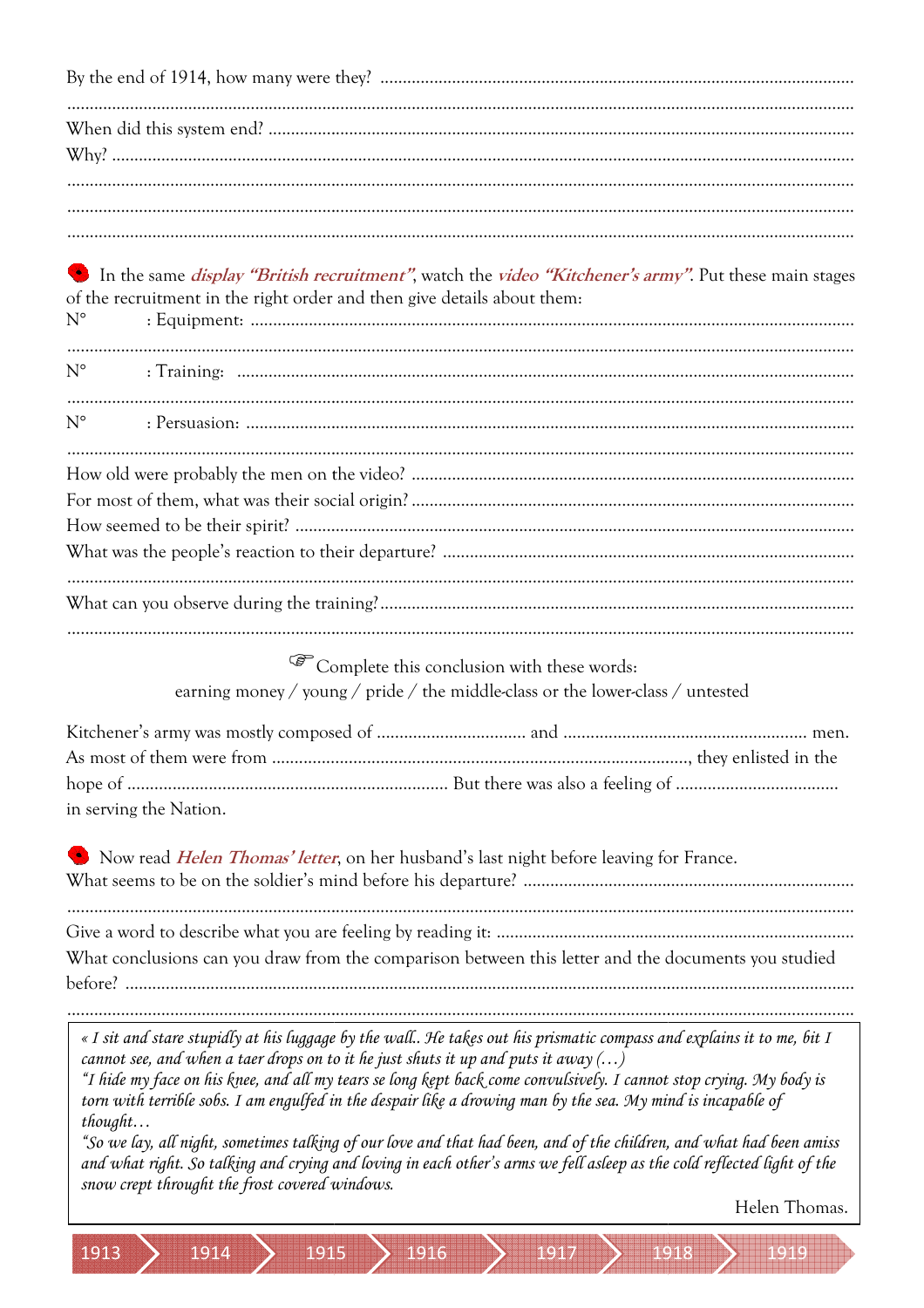

### Soldiers in the war

Millions of soldiers spent the war years on foreign soil. Far from the homeland and stuck in a new kind of war, trench warfare created the necessity for soldiers to have objects by which to remember sweet home and family.

• Find the *pit "the British front"*. On the scheme below, name the different objects.



Classify some of those objects in the chart below:

| Traditional military objects                | Military objects adapted<br>to trench warfare | Personal objects |  |
|---------------------------------------------|-----------------------------------------------|------------------|--|
|                                             |                                               |                  |  |
|                                             |                                               |                  |  |
|                                             |                                               |                  |  |
| Which objects show cultural preoccupations? | Why such preoccupations?                      |                  |  |
|                                             |                                               |                  |  |
|                                             |                                               |                  |  |

1916

1914